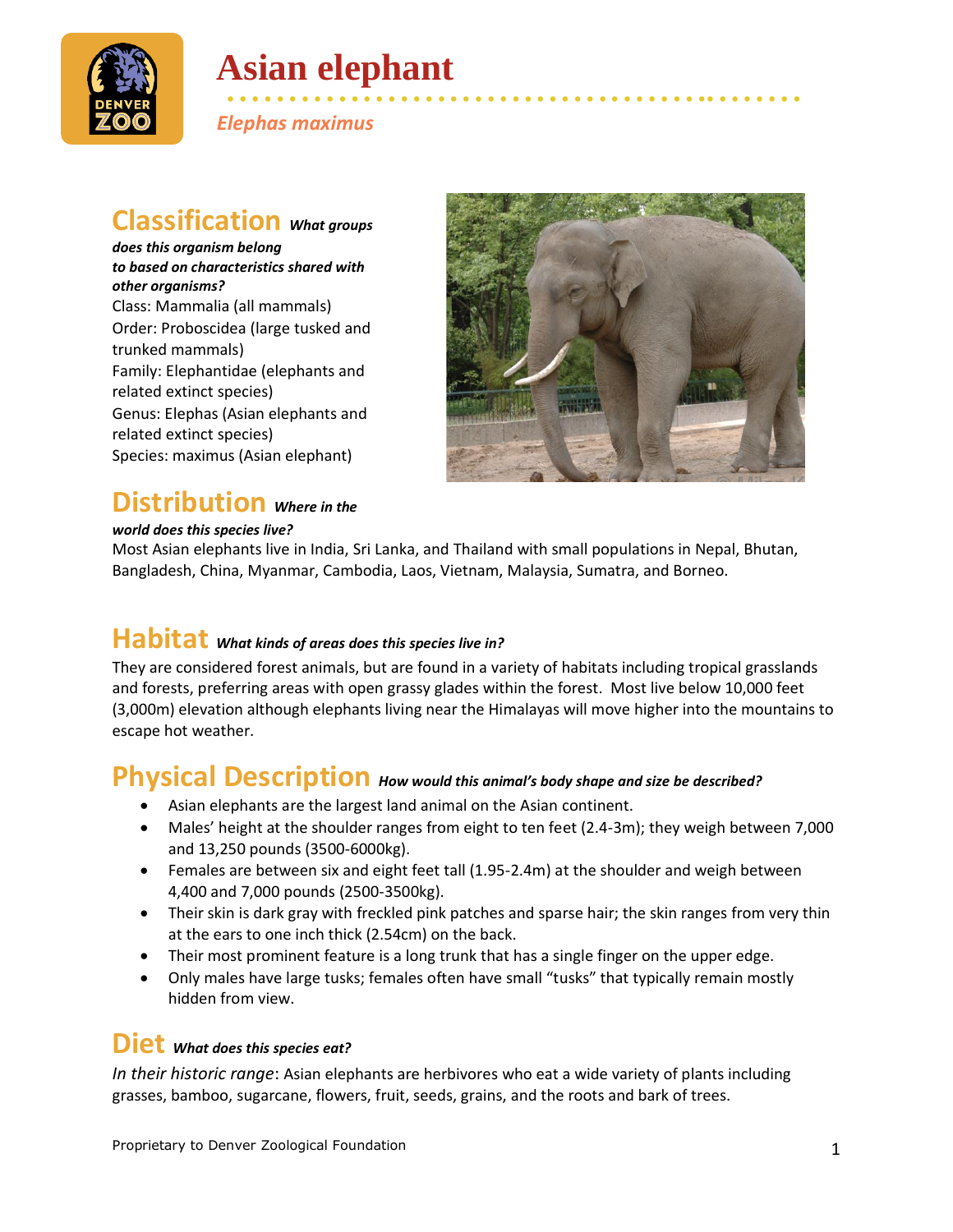

**Asian elephant**

*Elephas maximus*

*At the zoo:* Grass hay, textured grain, alfalfa, greens (spinach, kale and lettuces), apples, carrots, corn and sweet potatoes. Supplements include Vitamin E and mineral salts. Treats include horse candy and ice treats. Browse is provided when available.

• • • • • • • • • • • • • • • • • • • • • • • • • • • • • • • • • • • • • • •• • • • • • • •

#### **Predators** *What eats this species?*

Bengal tigers attack Asian elephant calves, but adult elephants are seldom attacked.

#### **Social Organization** *How does this animal interact with others of its species?*

Asian elephants have a matriarchal social system. Several generations of related females and their juvenile offspring live in herds of five to 20 led by the oldest female. Males leave their maternal herds when they begin maturity typically around the ages of 5-9. They frequently live in small loose bachelor groups, spending some time together and sometime solitary, and will typically include an older bull who serves as a mentor to younger males. Asian elephants communicate in numerous ways, using a variety of vocalizations, sound, chemical signals and touching. Different vocalizations carry short or long distances and include use of the infrasound range, a low-frequency range that humans cannot hear.

## **Life Cycle** *How does this species mate, raise young, grow and develop?*

The only time adult male and female Asian elephants interact is to mate. Males in musth, a hormonal period of high levels of testosterone accompanied by increased aggression, are especially attractive to receptive females. Asian elephant gestation lasts approximately 22 months, the longest of any species. Usually one calf is born weighing an average of 220 pounds (100kg). Calves nurse for as long as four years although they begin eating vegetation at about six months. Young elephants become independent at about five years. In their natural habitat, they become sexually mature between ten and fifteen years old. In human care, maturity is somewhat earlier, possibly due to consistent nutrition and the absence of competition between males. Life span in nature is difficult to determine. In human care, the median life expectancy for female Asian elephants is 46.9 years. The oldest Asian elephant in human care lived to be 86 years old.

### **Adaptations** *What physical and behavioral characteristics enable this animal to survive and thrive?*

- Asian elephants' trunks have no bones or cartilage but consist of 100,000 or more muscles and ligaments that allow extreme flexibility.
- They use their trunks to eat, drink, dust themselves, smell, touch, manipulate objects, communicate, and as a weapon in addition to breathing and serving as a snorkel while swimming.
- Asian elephants have a single finger at the end of their trunks enables them to pick up small objects.
- Asian elephants' brains are large, contributing to learned behaviors and control of motor functions.